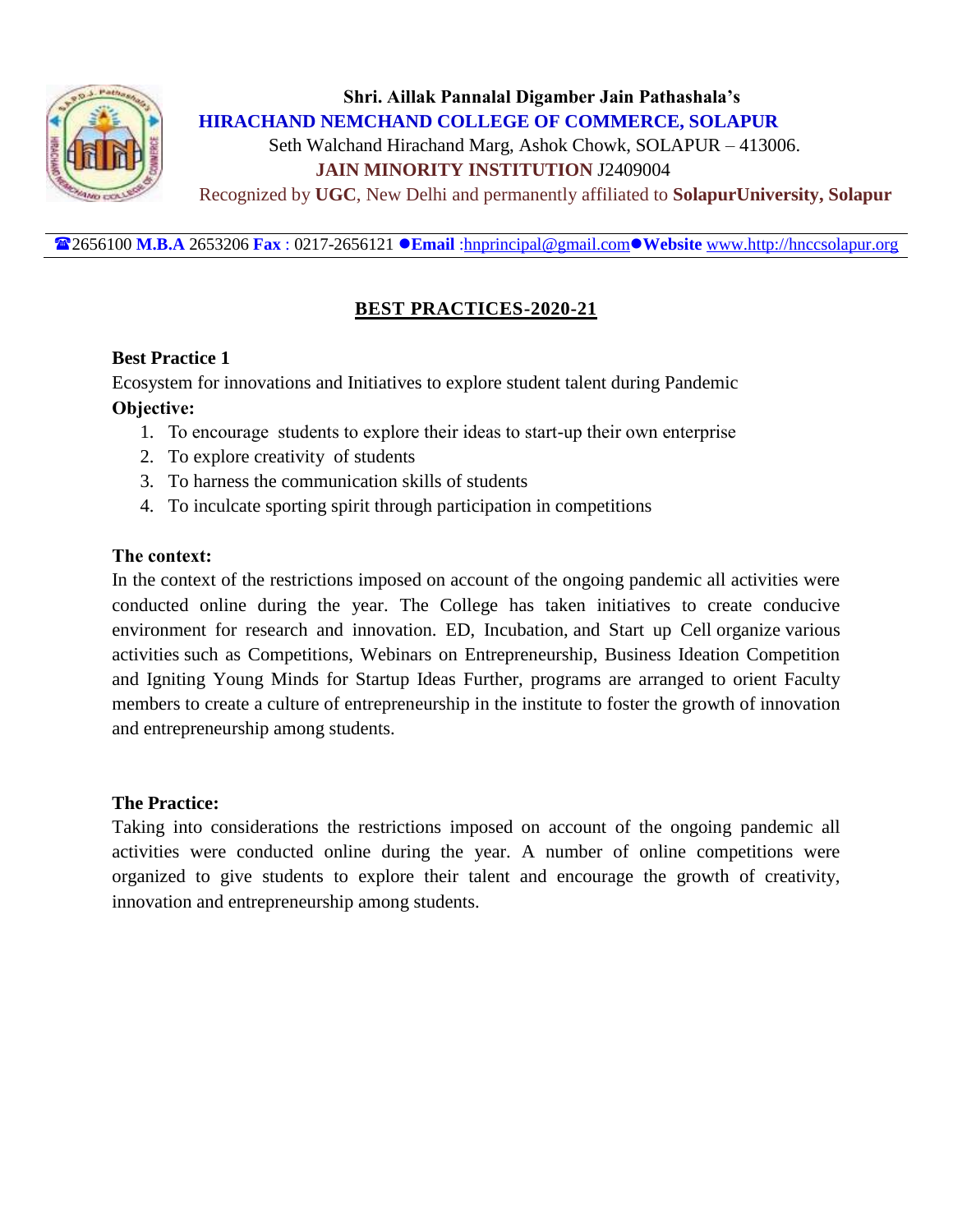# **Following activities were held during 2020- 2021.**

#### Link for details

# Activity – [Hirachand Nemchand College of Commerce, Solapur \(hnccsolapur.org\)](http://hnccsolapur.org/activity/)

| Date                      | Competition                                                              |  |  |
|---------------------------|--------------------------------------------------------------------------|--|--|
| $20th$ May 2021           | <b>Software Project Competition</b>                                      |  |  |
| $22nd$ May 2021           | <b>Web Designing Competition</b>                                         |  |  |
| $25^{th}$ May 2021        | Yojana - Business Plan Competition                                       |  |  |
| $25^{th}$ May 2021        | <b>Creative PPT Competition</b>                                          |  |  |
| $26^{th}$ May 2021        | <b>Brandwave - Creation of Innovative Advertisement</b>                  |  |  |
| $27th$ May 2021           | <b>Articulate</b> - The Essay/Article Writing Competition                |  |  |
| $27th$ May 2021           | <b>Extempore Story Telling</b>                                           |  |  |
| 28 <sup>th</sup> May 2021 | <b>B-Master</b> - Business Quiz                                          |  |  |
| $29^{th}$ May 2021        | <b>Poster Presentation Competition</b>                                   |  |  |
| 29 <sup>th</sup> May 2021 | <b>Talking Titans-Group Discussion Competition</b>                       |  |  |
| $19th$ April 2021,        | 9 <sup>th</sup> Annual Group PPT Competition:                            |  |  |
|                           | "Let's Start our Own Business: Preparing your Project Report"            |  |  |
| $13^{th}$ June 2021       | Faculty Orienntation Program on- "Nurturing Innovations and Start ups at |  |  |
|                           | Intuitional Level" Dr. Moitreyee Goswami, Founder & CEO, Zucate,         |  |  |
|                           | <b>Edutech Platform</b>                                                  |  |  |
|                           |                                                                          |  |  |

**Evidence of Success:** The events received a tremendous response from students

|                                                           |                           | Number of<br>Participants/ |
|-----------------------------------------------------------|---------------------------|----------------------------|
| <b>Online Competitions</b>                                | Date                      | Teams                      |
| <b>Software Project Competition</b>                       | $20^{th}$ May 2021        | 22 teams                   |
| <b>Web Designing Competition</b>                          | $22nd$ May 2021           | 22 teams                   |
| Yojana - Business Plan Competition                        | $25^{th}$ May 2021        | 9 teams                    |
| Creative Interclass PPT Competition(BBA)                  | $25^{th}$ May 2021        | 34                         |
| <b>Brandwave</b> - Creation of Innovative Advertisement   | 26 <sup>th</sup> May 2021 | 17                         |
| <b>Articulate</b> - The Essay/Article Writing Competition | $27th$ May 2021           | 26                         |
| <b>Extempore Story Telling</b>                            | $27th$ May 2021           | 09                         |
| <b>B-Master</b> - Business Quiz                           | $28^{th}$ May 2021        | 22                         |
| <b>Poster Presentation Competition</b>                    | $29^{th}$ May 2021        | 9                          |
| <b>Talking Titans-Group Discussion Competition</b>        | $29^{th}$ May 2021        | 22                         |
| 9 <sup>th</sup> Annual Group PPT Competition:             | $19th$ April 2021,        | 09 Teams                   |
| "Let's Start our Own Business: Preparing Project Report"  |                           |                            |
|                                                           |                           |                            |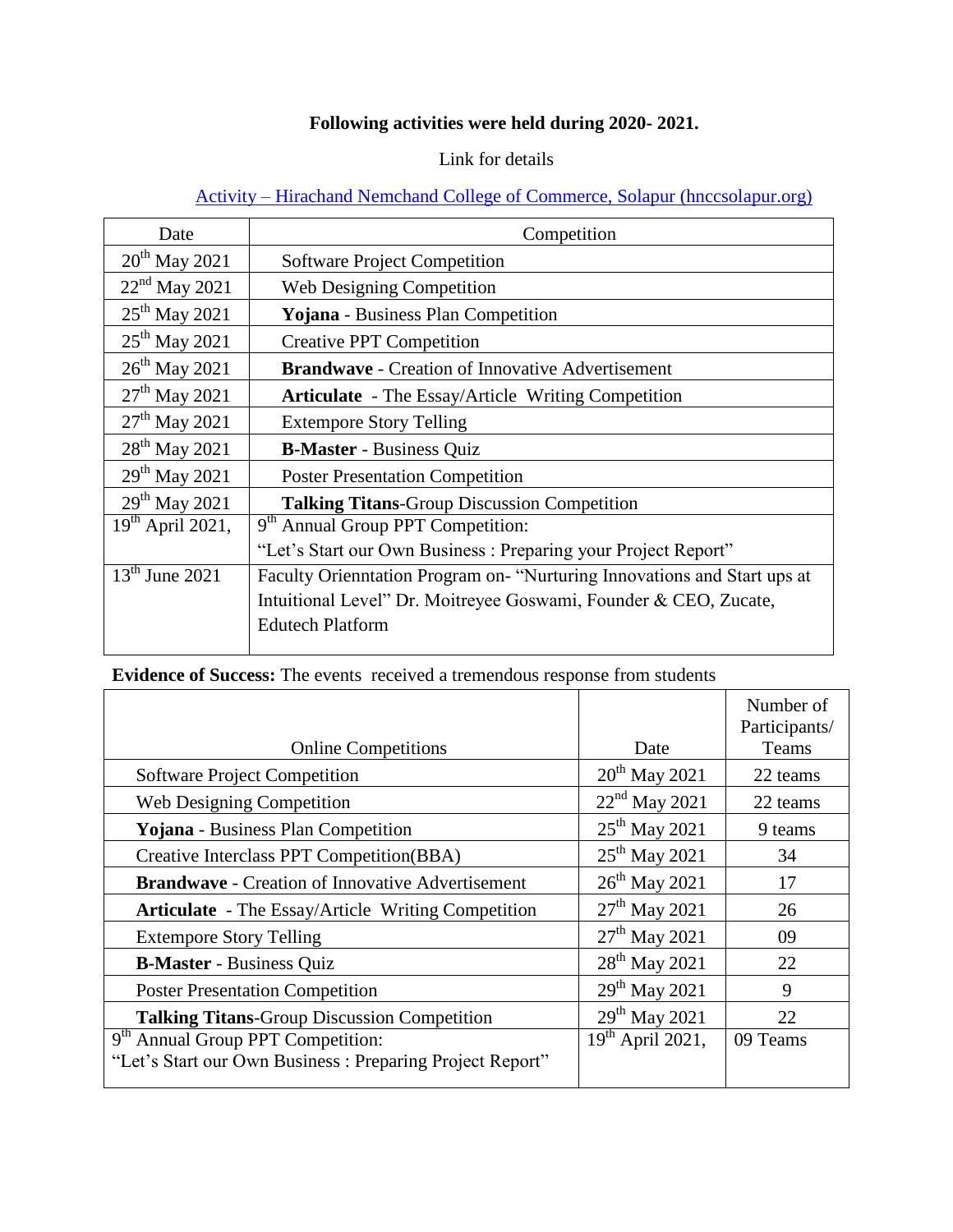#### **Obstacles faced/Problems encountered:**

Due to Covid-19 pandemic situation as all he programs were held online Limitations regarding technical barriers were faced . Students faced electricity and internet disconnectivity problems There was also little scope for face to face communication to make the interaction effective. .

#### **Contact Details:**

Name of the Principal: Dr. Satyajeet Shah Name of the Institution: Hirachand Nemchand College of Commerce , Solapur City: Solapur: 413 003 Accredited Status: NAAC re-accredited with "*A*" Grade(III Cycle valid upto 31 Dec, 2026) Work Phone: 0217-2656100 Fax:0217-2656121 Website: hnccsolapur.org

## **Best Practice 2**

## **Title of the practice -** *Mentoring* **sessions for UG and PG Students.**

#### **Objectives:**

- To support the professional advancement of the mentees by relaying experiences and knowledge of mentors .
- To provide support and guidance on research, the mentoring of students is essential.
- To establish a trust relationship with accountability and responsibility between the mentor and mentee.
- To involve students in co- curricular activities apart from academic curriculum activities.
- To provide a platform for discussing personal issues and minimize teacher and student gap by resolving their issues.
- To conduct soft-skills and personality development activities to prepare mentees for corporate environment
- To create awareness regarding importance of valuable one to one guidance given during the mentoring sessions.
- To organise activities by conducting online sessions using videos and power point presentations.
- To educate regarding importance of coaching by adopting parental approach.
- To inculcate ethical and moral values among youngsters.

## **Context:**

Management Curriculum should provide a platform for some additional grooming activities for Overall personality development of student Managers. As a best practice the department of management studies and Department of Commerce has introduced mentoring sessions to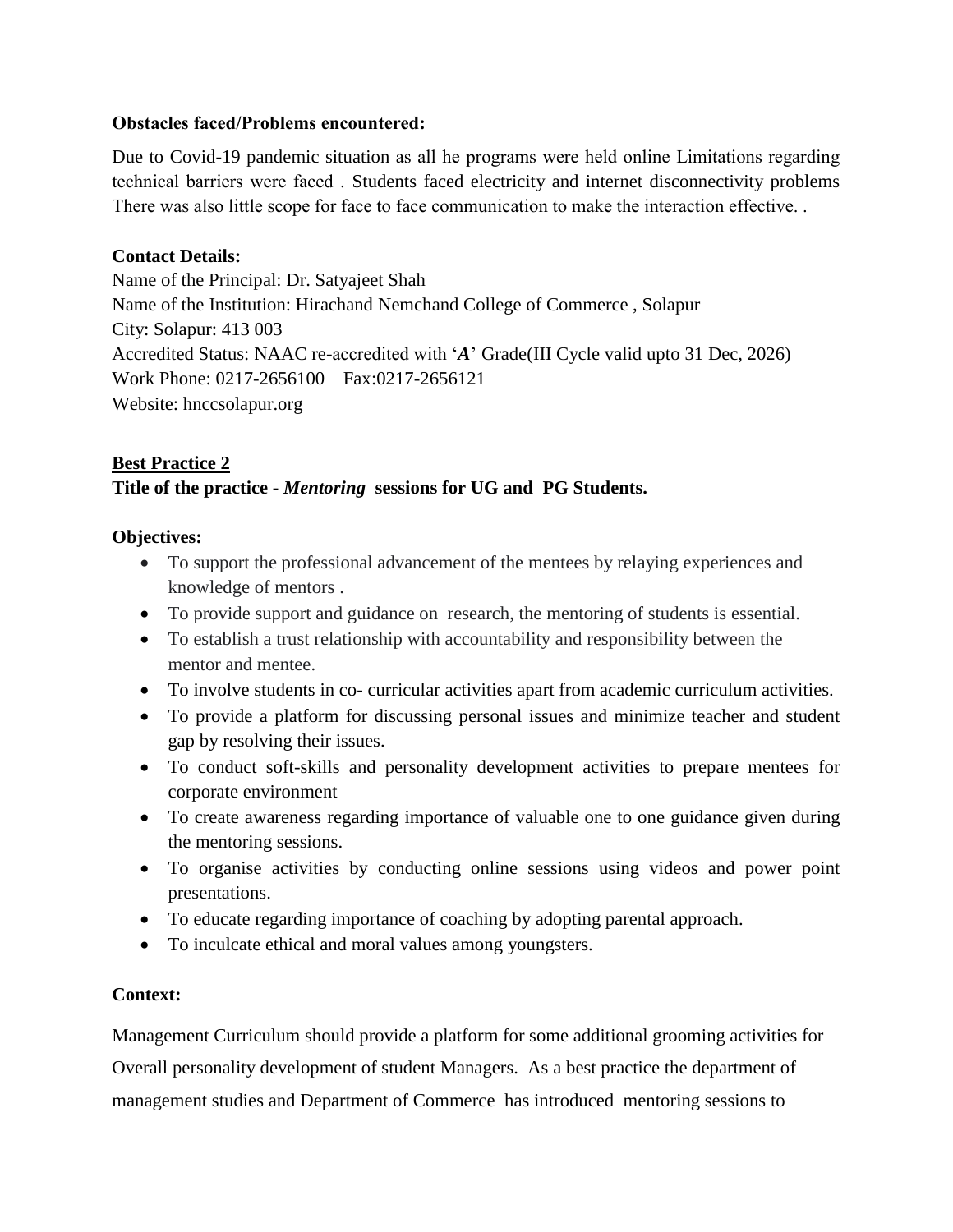support and encourage students to manage their own learning in order to maximize their potential, develop their skills and to improve their performance. The Mentors encourage and focus on professional and personal development of mentees.

#### **Practice:**

Under this initiative a mentor, who is a member of the college teaching staff is assigned with 20 to 25 students each. A good rapport based on trust and confidence is forged between the mentor and the mentee through periodic conversations.

The mentor is responsible for offering academic, personal and psycho-social guidance as per the need of student. Based on the mentoring, parent of the student are regularly informed about students' progress in person.

#### **Mentoring Groups and Mentors:**

#### **MBA**

| <b>Roll No of</b><br><b>Mentees</b><br>MBAI | <b>Name of Mentors for</b><br><b>Innovators Group</b> | <b>Name of Mentors for</b><br><b>Challengers Group</b> |
|---------------------------------------------|-------------------------------------------------------|--------------------------------------------------------|
| $1 - 21$                                    | Dr S D Godbole                                        | Dr S V Kaadadi                                         |
| $22 - 43$                                   | Mr P B Bajaj                                          | Dr S A Pataskar                                        |
| 44-64                                       | Mr. S S Khandal                                       | Dr R S Gavali                                          |

#### **M Com**

| Roll No of Mentees -M Com I | Name of Mentors        |  |
|-----------------------------|------------------------|--|
| 5401 to 5427                | Dr. S. K. Shah         |  |
| 5428 to 5454                | Mrs. S. S. Mangalpalli |  |
| 5201 to 5255                | Dr. K. P. Galani       |  |
| 5256 to 5310                | Miss. V. N. Mushan     |  |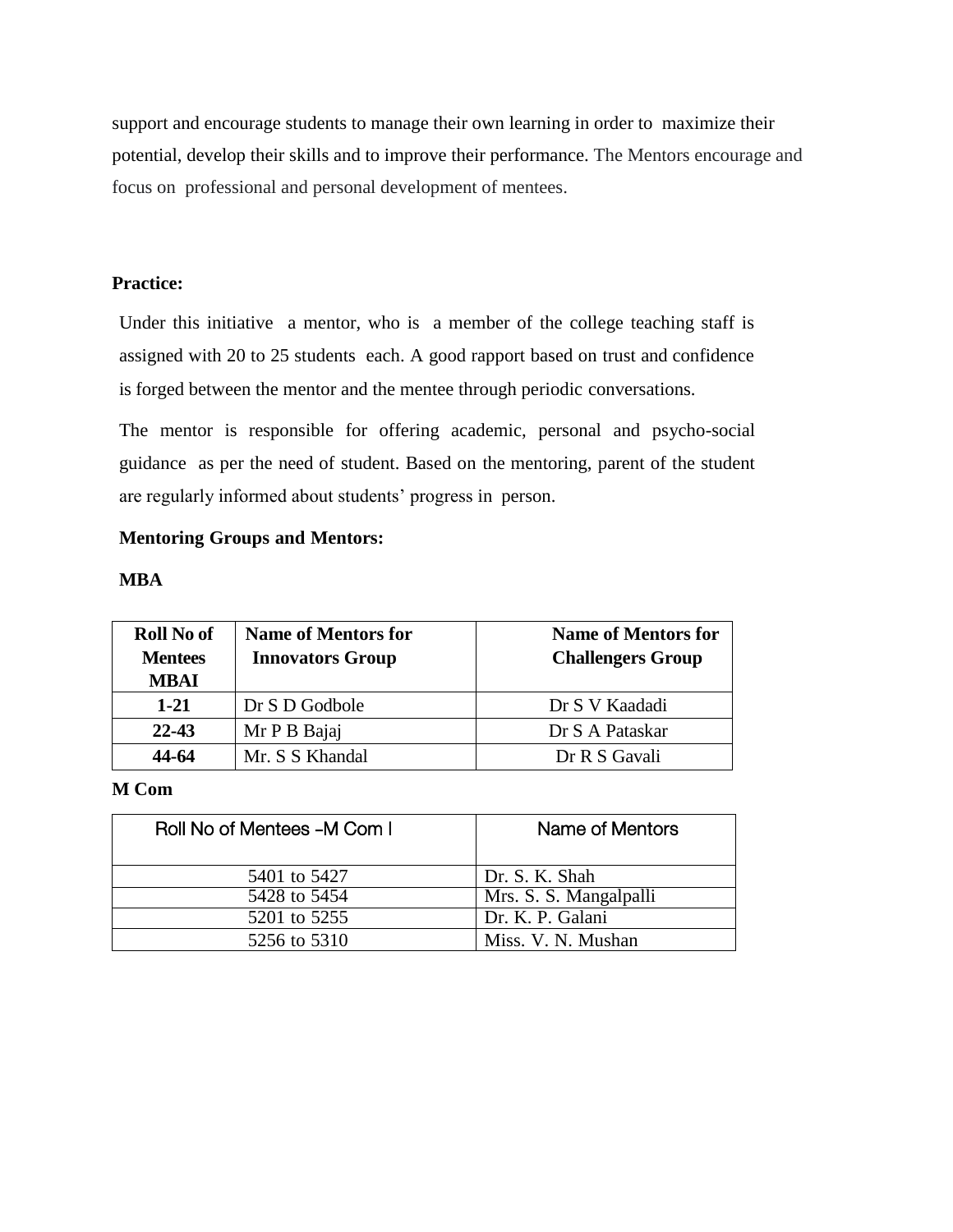| Sr. No. | <b>Roll No of Mentees</b> | Name of Mentors     |  |
|---------|---------------------------|---------------------|--|
|         | <b>BCA III</b>            |                     |  |
|         | $3909$ to $3920$          | Ms. Rooge A.M.      |  |
|         | $3929$ to $3980$          | Mr. Manure M.S.     |  |
|         | $3989$ to $3969$          | Mrs. Hundekari S.R. |  |

#### **BBA**

| Sr. No. | <b>Roll No of Mentees</b> | Name of Mentors     |
|---------|---------------------------|---------------------|
|         | <b>BBA III</b>            |                     |
|         | $2$ coq to $2$ c $2$      | Mr. S.P. Kasturkar  |
| ວ       | <b>PCP3 to PC88</b>       | Dr. R.Y. Kshirsagar |
|         | $2684$ to $2699$          | Mrs. P. V. Kurle    |

These sessions were conducted for first year Post Graduate students of Department of Management Studies and Department of Commerces, pursuing MBA and M Com degree course and the Undergraduate students in the final year of BBA and BCA degree course The sessions were included in the regular time table and were conducted once in a week on every Tuesday, between 3.15 to 4.00 pm after completion of regular academic sessions for MBA Students. In addition to one to one interaction between mentor and mentees as and when required , a number of other activities were also conducted by mentors .

Mentoring sessions for M Com, BBA and BCA students were also included in the regular time table and activities were conducted once in a month, after completion of regular academic sessions.

Showing list of Activities conducted during mentoring sessions. For PG Students

| Sr.No | Name of activity      | Class   | Number of Students Attended | Date       |
|-------|-----------------------|---------|-----------------------------|------------|
| 1.    | <b>SWOT Analysis.</b> | $MBA-1$ | 104                         | 11/06/2021 |
| 2.    | Self Introduction.    | $MBA-1$ | 92                          | 18/06/2021 |
| 3.    | GD.                   | $MBA-1$ | 79                          | 25/06/2021 |
| 4.    | Abbreviations.        | $MBA-1$ | 83                          | 09/07/2021 |
| 5.    | News Analysis.        | $MBA-1$ | 82                          | 16/07/2021 |
| 6.    | Fiction Product/      | $MBA-1$ | 73                          | 23/07/2021 |
|       | Service               |         |                             |            |
| 7.    | Specialization +SIP.  | $MBA-1$ | 88                          | 30/07/2021 |
| 8     | Guidance on Career    | M Com-I | 50                          | 07/01/2021 |